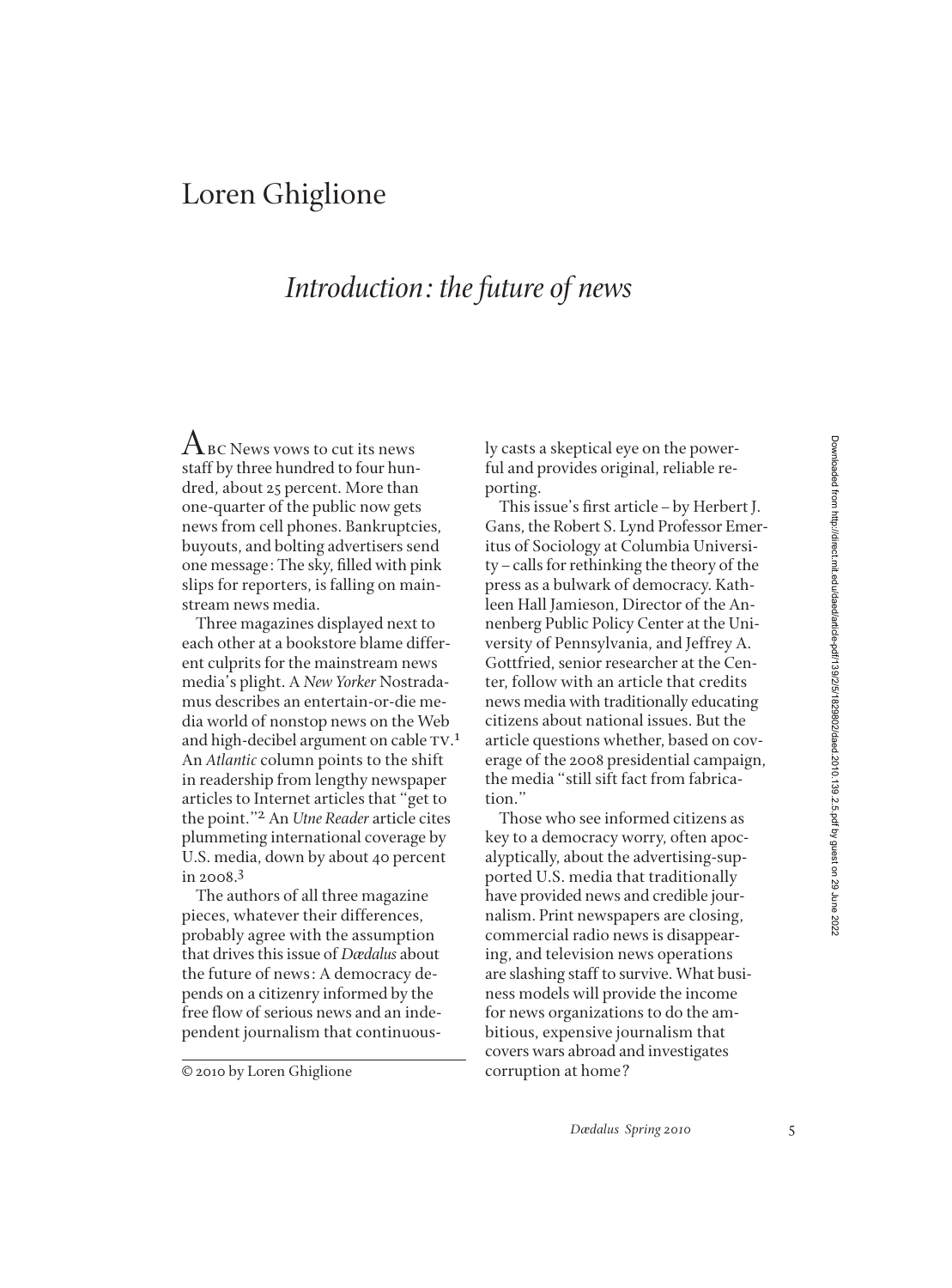*Loren Ghiglione on the future of news*

Is there a role for foundation grants and government subsidies? (Advocates say government help is nothing new, citing bargain postal rates and other federal practices and policies.) If, as Joseph Pulitzer maintained, "Our Republic and its press will rise or fall together," should we be establishing nonprofit or endowed newspapers, whether on paper or online? In his article for this issue, Robert H. Giles, Curator of the Nieman Foundation for Journalism at Harvard University, explores new economic models for U.S. journalism. Jill Abramson, Managing Editor of *The New York Times*, looks at the preservation of quality journalism from the inside of a prestigious news organization that is embracing online as well as print products and is exploring payment by online readers who want to receive all *Times* content.

Three articles focus on key aspects of accountability journalism that historically have defined U.S. news media at their best. Brant Houston, the John S. and James L. Knight Foundation Chair in Investigative and Enterprise Reporting at the University of Illinois, examines the potential for investigative journalism in the rise of nonprofit newsrooms; the expanding use of computers, Web software, social media tools, and data analysis; and the growth of reporting networks that rely on amateurs and collaboration.

Donald Kennedy, former Editor-in-Chief of *Science* and President Emeritus of Stanford University, worries aloud about coverage of science and technology. He explains that "more so than at any other time within memory," policy decisions in Washington have "deep science and technology content." And Ethan Zuckerman, senior researcher at the Berkman Center for Internet & Society at Harvard University, describes the

challenge of building interest in international news when interactive media permit people to focus on only news that already excites them. He recalls with a sense of hope what happened in Iran when almost a half-million users of Twitter commented on the first two weeks of protests following the disputed 2009 presidential election in that country. Users became active producers, not merely passive consumers, of news.

 $\mathbf 1$  he revolution occurring in the news media provides an opportunity for four authors to reconsider the practice of journalism, regardless of what technologies and platforms are used by the news providers and aggregators of the future. Mitchell Stephens, Professor of Journalism at New York University, calls on journalism to aim higher than telling what just happened–to provide "a wise take," based on expertise, judgment, and insight, on what happened. Jane B. Singer, Associate Professor in the School of Journalism and Mass Communication at the University of Iowa, addresses what the structural changes in the journalism of today and tomorrow mean for the ethics of journalism.

Michael Schudson, Professor at the Columbia University Graduate School of Journalism, suggests journalism increasingly take advantage of databases ("databases 'r' us") and nonpartisan academic research, nonprofit advocacy groups, and other expert "political observatories" that monitor governmental activity to enhance the reporting capacity of streamlined news organizations. Jack Fuller, former President of Tribune Publishing Company, recommends that journalism call on the lessons of neuroscience. Driven by deep reasons, for example, emotional pre